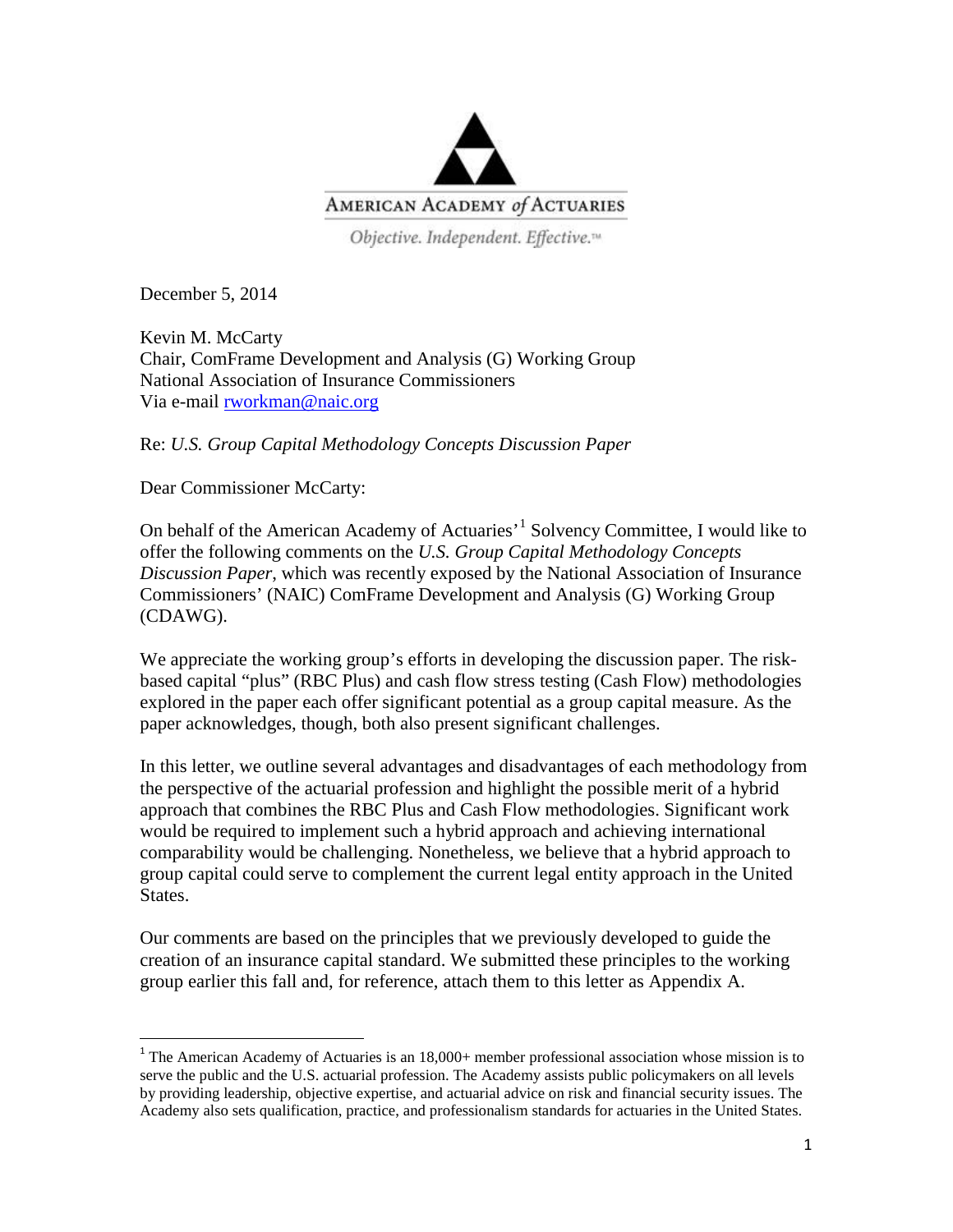#### **RBC Plus**

As the discussion paper indicates, the RBC Plus approach would apply U.S. risk-based capital (RBC) factors to U.S. generally accepted accounting principles (GAAP) audited consolidated financial statements. This approach raises some basic conceptual problems.

#### *Prudent Capital vs. Minimum Capital*

In order to recommend a single methodology or a combination of methodologies, it is important first to consider whether the methodology or combination can effectively fulfill the capital standard's purpose. The key threshold question is whether the capital standard is intended to establish a minimum required level of capital or, alternatively, a prudent level of capital above the minimum required amount.

A minimum capital requirement sets a threshold for regulatory intervention in a weakly capitalized company. In contrast, a prudent capital standard does not establish such a minimum threshold but instead defines a target amount of capital above the minimum that the regulatory community establishes as an appropriate level for a strong company. A prudent capital requirement, for example, might target an amount of capital that allows the insurer to continue to function as a strong going concern and, therefore, contribute to the overall financial stability of the market.

The RBC system that exists today in the United States is designed primarily to aid regulators in identifying and correcting solvency concerns at weakly capitalized insurers. Rating agencies and other market participants sometimes use RBC for other purposes, but the system is intended to set a *de facto* minimum capital requirement for regulators.

Inherently, a factor-based approach is well suited to the establishment of a minimum capital requirement. While some risks are not effectively measured by the factors used to calculate RBC in the United States, a factor-based approach allows regulators to apply the same factors to every insurer using published, auditable financial data. If regulators adopt RBC Plus at a group level, it could function well as a reference point to aid in the identification of weakly capitalized groups.

As discussed below, if the goal is to create a prudent capital standard, then a methodology that relies on internal models, such as the Cash Flow approach, will produce more reliable results. Factor-based approaches like RBC Plus are limited in their precision and, therefore, cannot produce prudent capital requirements without a large number of false positives and false negatives. The exposure bases to be used in any factor-based approach to group capital requirements would be extremely diverse with respect to underlying risks, creating an inherent limit on the precision that the methodology is capable of achieving. This problem exists for nearly all insurance contract liabilities as a result of differences in products, legal environments, and local culture.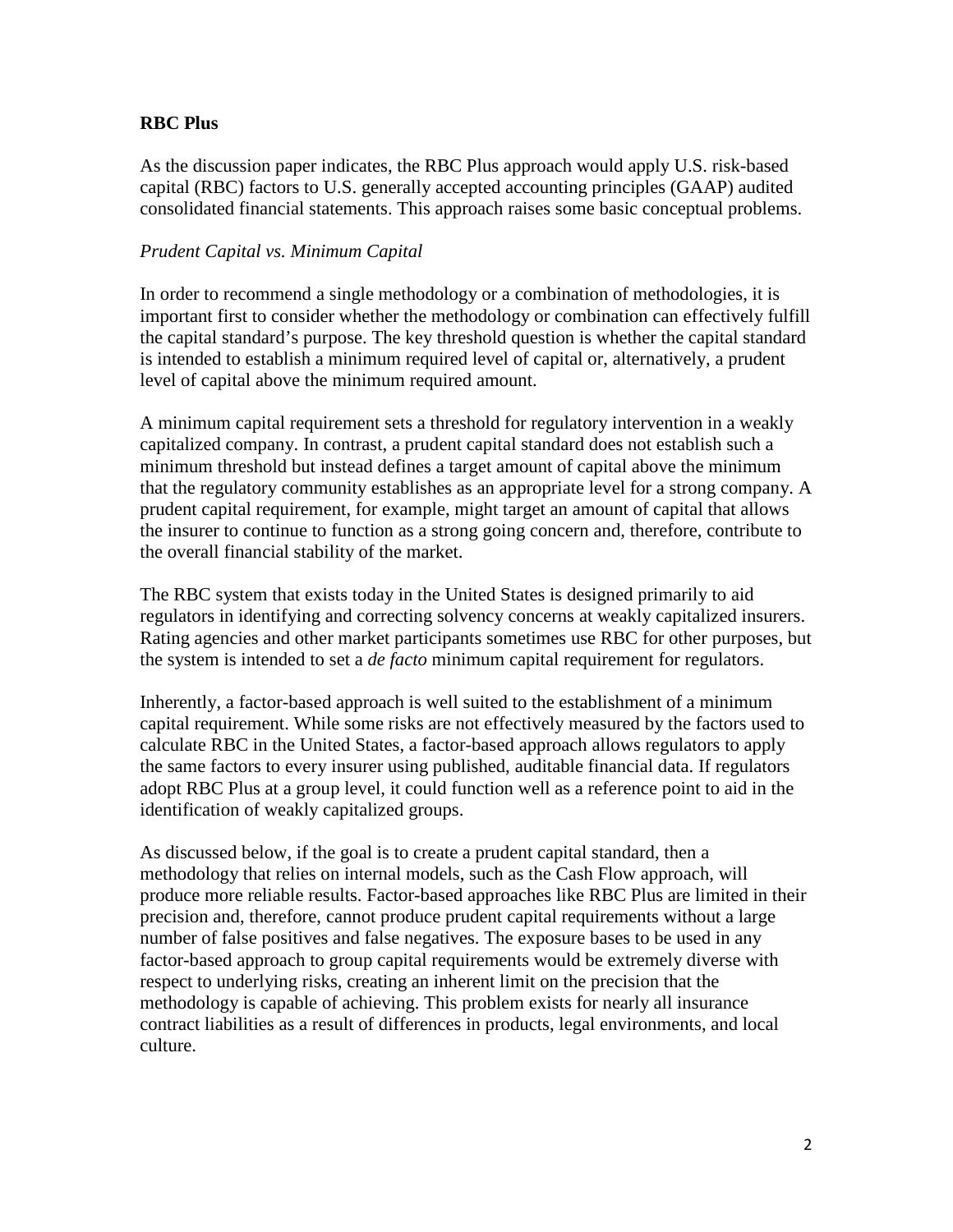As an example, the personal auto liability loss reserves for a property and casualty company with a national exposure but low coverage limits will have less inherent risk than a book concentrated in litigious states and with high limits. Factor-based approaches cannot easily account for such differences. This problem becomes even more pronounced if the same factors are applied to balances from different jurisdictions.

Consider, for example, the auto-liability coverage: the minimum policy limit for auto liability coverage-bodily injury liability in Germany is  $\epsilon$ 7.5 million, while the equivalent minimum policy limit in Florida is \$10,000. If a single factor is used globally, any factor that produces a prudent level of capital for the average risk associated with the exposure base will produce an excessive amount of required capital for those areas in which the risk is lower than the average and an inadequate amount of required capital for areas in which the risk is higher than the average.

This problem is reduced to the extent that the exposure bases are similar. This type of mitigation may be more achievable for some risks than for others. In circumstances in which the market is global and labels are standardized, greater homogeneity is achievable. However, if markets are local and the impact of products, law, and culture are varied, mitigation is difficult. Consequently, it may be possible to have a factor-based approach work for some risks but it is highly unlikely that such an approach will be effective for all insurance contract risks.

Fundamentally, a factor-based approach is a blunt instrument. It is not realistic to expect that granular factors can be designed to take account of every nuance of risk across insurers and jurisdictions. While a factor-based approach can be used to establish a common minimum for U.S. insurers, it would not be an effective means of establishing prudent capital requirements above the minimum.

#### *Delinking RBC from U.S. Statutory Accounting*

The factors in the NAIC's RBC formula presume the use of U.S. statutory accounting, which has significant conservatism built into certain of its liability measurements. U.S. RBC is designed to take account of an insurer's material risks. If a risk materializes, the loss is measured on a statutory basis. As a consequence, applying the existing RBC factors to U.S. GAAP parameters would necessitate a comprehensive review of each RBC charge to determine if the GAAP-based capital requirements produce values consistent with regulatory objectives.

Therefore, it is important to consider the amount of conservatism inherent in various aspects of the U.S. statutory accounting principles. This conservatism functions as an implicit risk charge, lessening the amount of RBC that is required by the formula. For example, in the NAIC's RBC formula for property and casualty insurers, the conservative U.S. statutory accounting treatment of agent's balances over 90 days past due renders a RBC charge for these balances unnecessary. Any use of U.S. GAAP in place of U.S. statutory accounting would necessitate an evaluation of whether new risk charges should be introduced to address a generally less conservative accounting basis.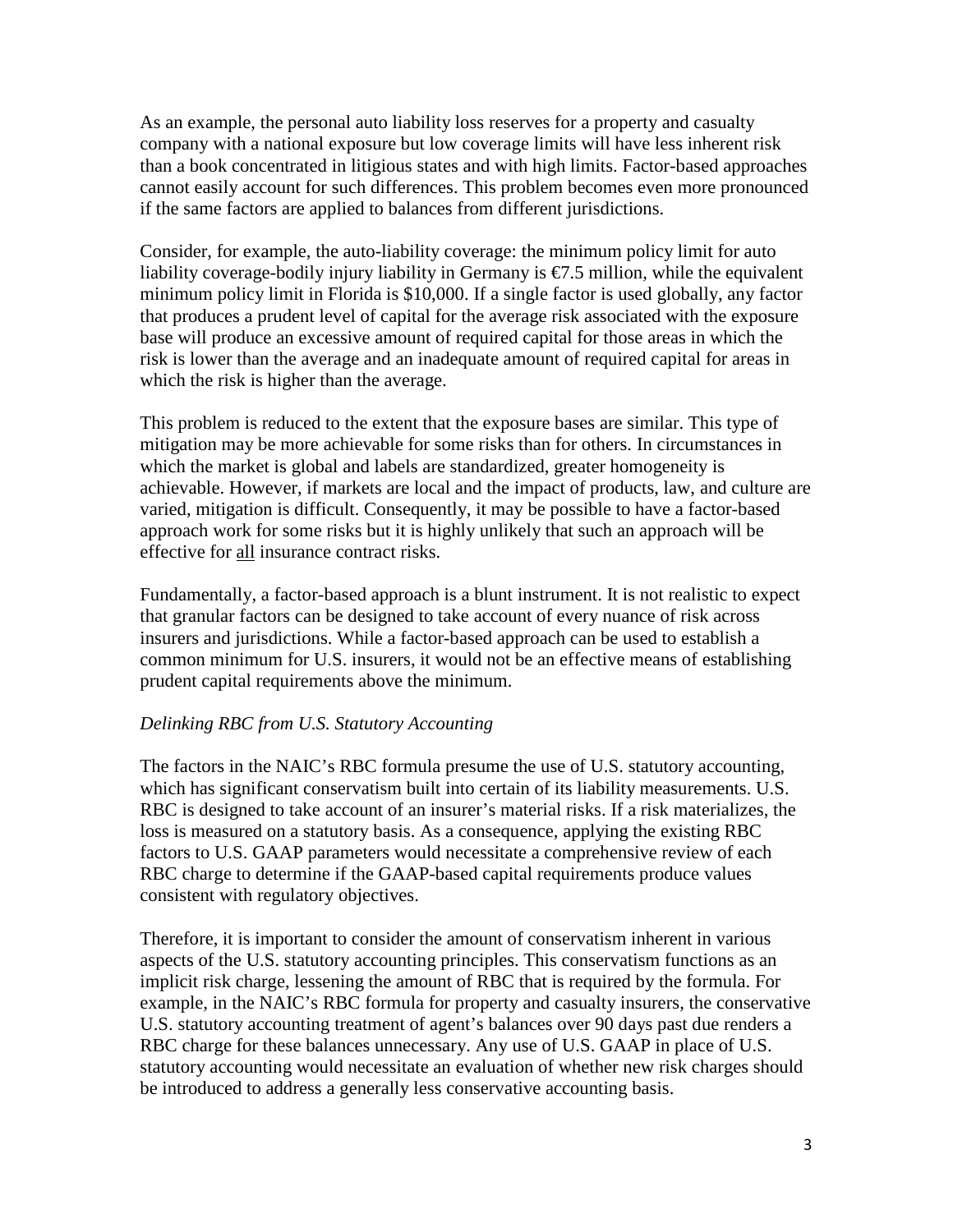In addition, in constructing a group capital standard it is important to consider whether and to what extent capital is fungible among legal entities, particularly in times of stress. Because statutory accounting and the NAIC's existing RBC framework are entity-based, they do not address this issue.

#### *Potential for Multiple and Possibly Contradictory Standards*

Another potential problem results if existing U.S. RBC requirements, based on statutory accounting, continue to be used at an entity level after a group capital standard takes effect. The simultaneous applicability of different factors to different valuation bases could lead to contradictory results. To avoid this outcome, it is important to consider how regulators will use the results and the type of regulatory intervention or other consequences that could result if the minimum requirements are not met.

#### *Calibrating Non-U.S. and Non-Insurance Risks*

The factors in the NAIC's RBC formula are calibrated based on U.S. risks. This is true for both assets and insurance contract liabilities. For example, on the liability side, the risk charge applied to personal automobile liability loss reserves is based solely on U.S. experience and does not contemplate risks for other countries' motor insurance products, such as those from annuities mandated by U.K. claim judgments or the short payout tail from countries such as Mexico.

To address this problem, regulators could consider basing the charges for non-U.S. liabilities and assets on the local, non-U.S. capital requirements. The use of local capital standards for non-U.S. business would leverage local expertise and allow local standards to continue to apply without change. This approach would be comparable to the current NAIC RBC treatment of non-U.S. insurance affiliates, which applies charges for such affiliates in the factor covering insurance affiliate investment and (non-derivative) offbalance sheet risk (R0, C0 or H0). The only difference would be to use the local capital standard for the R0/C0/H0 value rather than 50 percent or 100 percent of the foreign subsidiary carrying value. The net result would be similar to an aggregation approach.

A further challenge arises from the potential need to address non-insurance risks. Many groups will include both insurance and non-insurance entities; therefore, a group capital standard must take account of non-insurance risks in some manner. Of course, the capital requirements for non-insurance businesses may be defined by another regulator, but even then, the possibility of correlation between insurance and non-insurance risks may need to be considered in the context of the insurance capital standard. Considerable effort would be needed to reflect non-insurance risks appropriately.

#### *Other Calibration and Comparability Considerations*

If work proceeds on an RBC Plus standard, further review of the standard's statistical calibration will be required. In particular, if the standard is to be compared to similar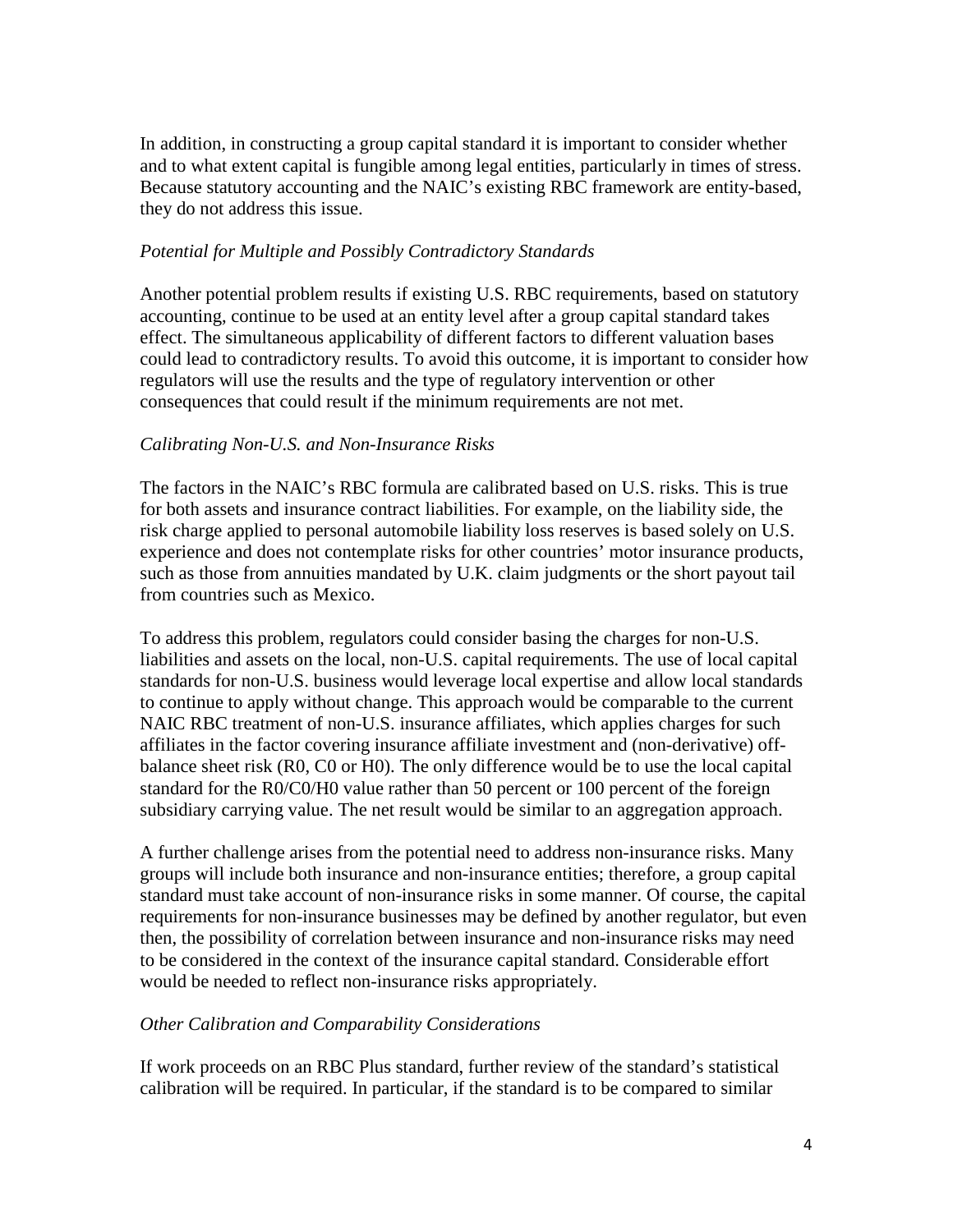standards in other jurisdictions around the world, it will be important to ensure that thresholds for regulatory intervention allow comparability across jurisdictions. As such, the base liability, the risk metric, and the time horizon will need to be considered and, possibly, brought onto a consistent basis. Consider, for example, that a 99.5 percent "value at risk" metric with a one-year time horizon is equivalent to a 95.1 percent "value at risk" metric with a 10-year time horizon.

The type of intervention and trigger levels are also relevant. Even if base liability metrics, risk metrics, and time horizons are identical across jurisdictions, comparability still may be difficult if the trigger levels or the nature of the regulatory consequences are materially different depending on the jurisdiction.

## **Cash Flow Methodology**

The Cash Flow approach has an established precedent in U.S. statutory accounting—the concept of stress testing cash flows currently is used to establish U.S. statutory reserve requirements for variable annuities and as part of the capital requirements for fixed and variable annuities. Further, the adequacy of formulaic life insurance reserves is evaluated using a cash flow testing methodology.

Because the Cash Flow approach is based on internal models that can be calibrated to an insurer's actual risks, it offers a possible means of creating a standard that requires a prudent level of capital rather than a minimum. However, like the RBC Plus approach, it has disadvantages that may impact its suitability as a comprehensive, standalone group capital standard.

## *Comparability Challenges*

Among the most significant challenges regulators would face in using a Cash Flow methodology would be achieving comparability of results among companies. A Cash Flow approach is capable of producing comparable results more easily if the risks faced by the insurers tested are comparable. It is more difficult to obtain comparable results for exposures to non-comparable stresses. The basic risk exposures and cash flow patterns for two different insurers, even in the same market, can be challenging to compare. The difficulty may result from differing product mixes, customer base, market environment, policy limits and other terms, underwriting, claims management practices, and reinsurance programs. The potential need to address non-insurance risks adds a further challenge, as it does for the RBC Plus methodology.

In this context, it is important to note that a capital standard aiming for a prudent level of capital, such as the Cash Flow methodology, must by definition aim for a level of capital that takes the distribution of risk into account and provides reasonable protection against low frequency tail risk.

To account for these differences across companies and time, regulators will need to develop a robust set of stress scenarios, all calibrated to a similar level of risk. There is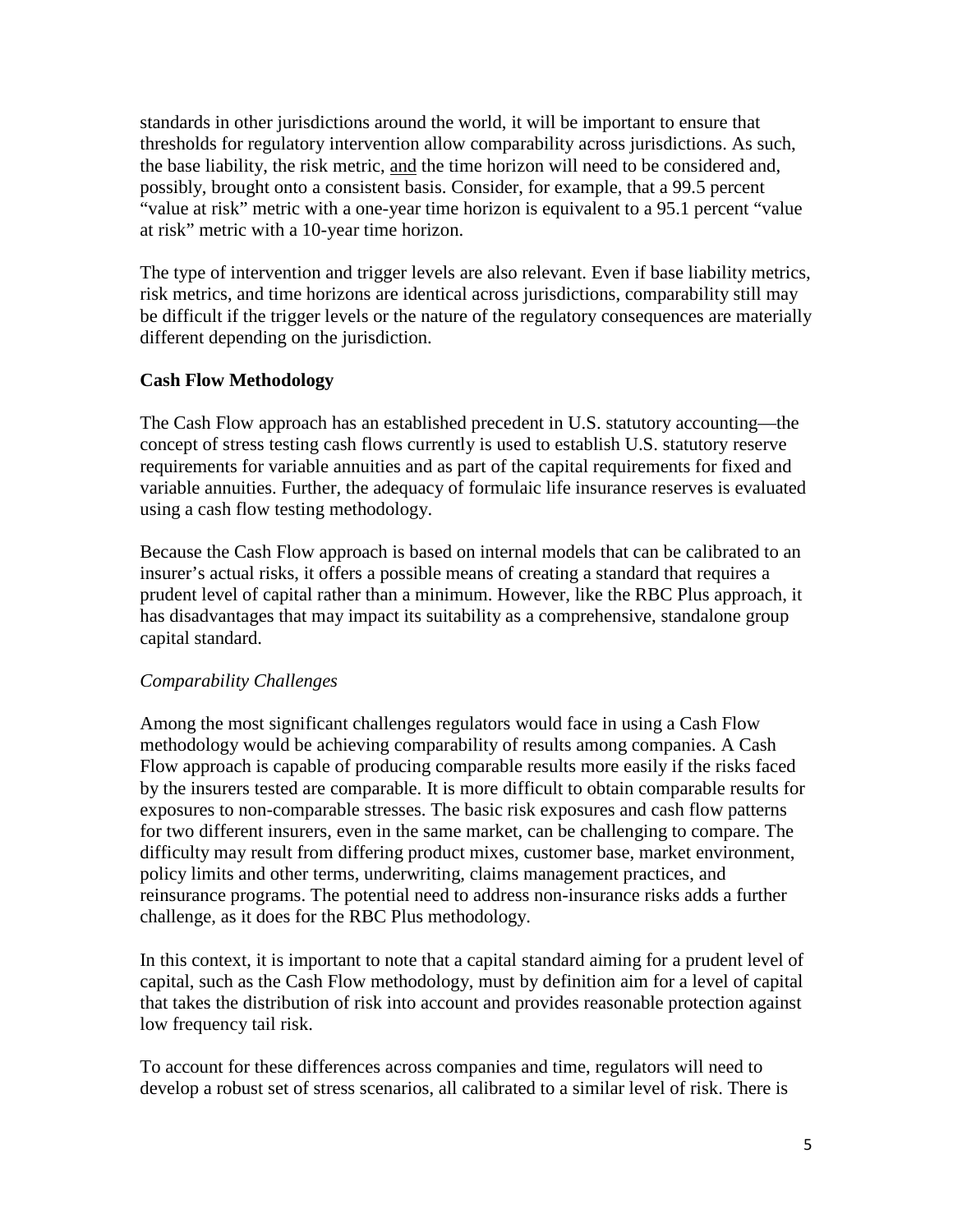work currently ongoing at the NAIC that could be leveraged for this purpose. The NAIC's Life Risk-Based Capital (E) Working Group's Stress Testing Subgroup is currently evaluating stress scenarios for purposes of calculating a total asset requirement. In addition, the NAIC's Life Actuarial Task Force is evaluating the use of stress tests to calculate statutory reserves for fixed annuities.

To avoid unnecessary work, regulators and companies also will need to determine which of the scenarios are most relevant to a given insurer group. Developing stress scenarios is not an easy task. They need to reflect the dynamic nature of the underlying environment, human behavior, and technological innovation. In addition, it is unlikely that across-time catastrophic tail risk (e.g., a one-in-20 year or one-in-50 year event) can be reliably parameterized from historical data. This makes comparability of measurement across entities a material concern, especially given the different underlying risk exposures across entities.

Finally, as with an RBC Plus approach, it will be important to consider the fungibility of capital among legal entities.

# *Internal Models*

Though it is difficult to envision a standard for prudent capital that eschews internal models, the use of models to regulate capital inevitably will require significant resources both for regulators fulfilling their oversight responsibilities and companies creating and maintaining the models.

Because of the resources required, any standard based on internal models will create competitive challenges for smaller insurers. The costs may be more difficult for them to absorb. As a consequence, it is likely that a group capital requirement based entirely on internal modeling may not be practical for smaller insurers. This reveals a relative advantage of a system that relies, at least in part, on a factor-based approach such as RBC Plus.

## *Absence of Audited Balance Sheet*

The discussion paper notes that the Cash Flow methodology has the advantage of "accounting independence." There is no need to reconcile accounting systems across markets and jurisdictions in order to stress cash flows. While this is an advantage from one perspective, it is a disadvantage from another. Although accounting systems and requirements differ from country to country, the audit process lends rigor and credibility to financial statements. As such, a system that uses audited figures as its starting point may be desirable.

## **Combining the RBC Plus and Cash Flow Methodologies**

The RBC Plus and Cash Flow methodologies each have disadvantages that may impact their individual suitability as a group capital measure. Therefore, we suggest regulators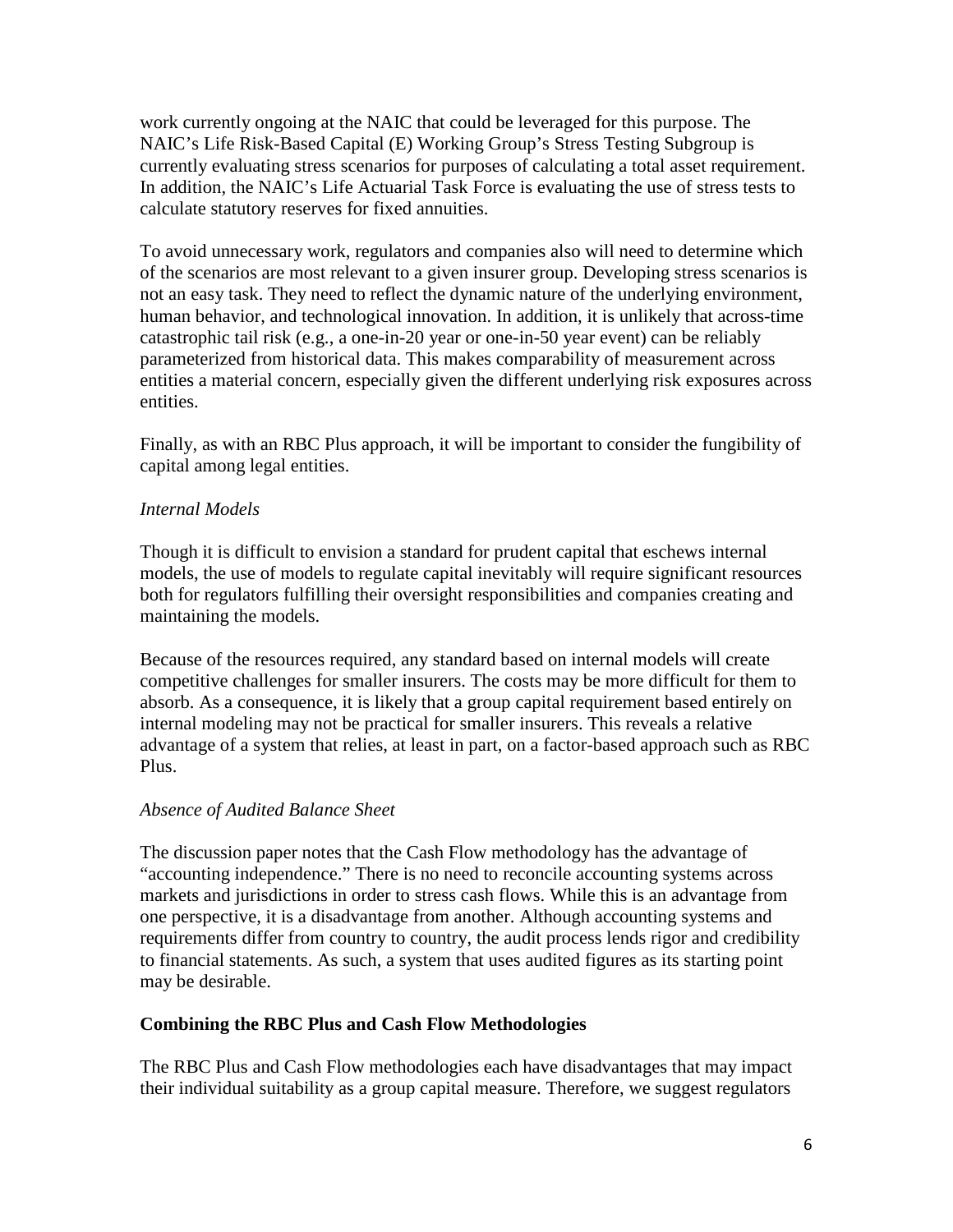consider a hybrid approach that draws from the best features of each methodology. For example, state regulators could use the RBC Plus methodology to establish a minimum required level of capital that applies to all U.S. insurers. The Cash Flow methodology could then be used to establish a prudent capital level above this minimum. We believe such an approach could maximize the advantages of each approach while minimizing the disadvantages.

More generally, allowing a combination of approaches will better position regulators to make the adjustments needed to account for differences across companies and products. The presence of an acceptable, comparable factor-based minimum will give regulators flexibility in any capital requirements that apply above the minimum. In a situation in which all companies start with a common minimum established by RBC Plus, the Cash Flow (or another prudent capital methodology) could be structured to take adequate account of the significant economic differences between the life insurance and property and casualty industries. Similarly, as suggested above, the use of a common factor-based minimum could help regulators to feel comfortable applying the Cash Flow approach to smaller companies in a way designed to mitigate the costs of the internal modeling that the Cash Flow approach would entail.

\*\*\*\*\*

Thank you for this opportunity to provide our views on the CDAWG's conceptual proposals for group solvency and capital standards. If you have any questions or would like to discuss this letter in more detail, please contact Lauren Sarper, the Academy's senior policy analyst for risk management and financial reporting, at 202.223.8196 or sarper@actuary.org.

Sincerely,

Elizabeth K. Brill, MAAA, FSA Chairperson, Solvency Committee Risk Management and Financial Reporting Council American Academy of Actuaries

Cc: Michael McRaith, Director, Federal Insurance Office, U.S. Department of Treasury Tom Sullivan, Senior Adviser for Insurance, Federal Reserve Board Jeff Schlinsog, Chair, Financial Regulatory Task Force, Risk Management and Financial Reporting Council, American Academy of Actuaries